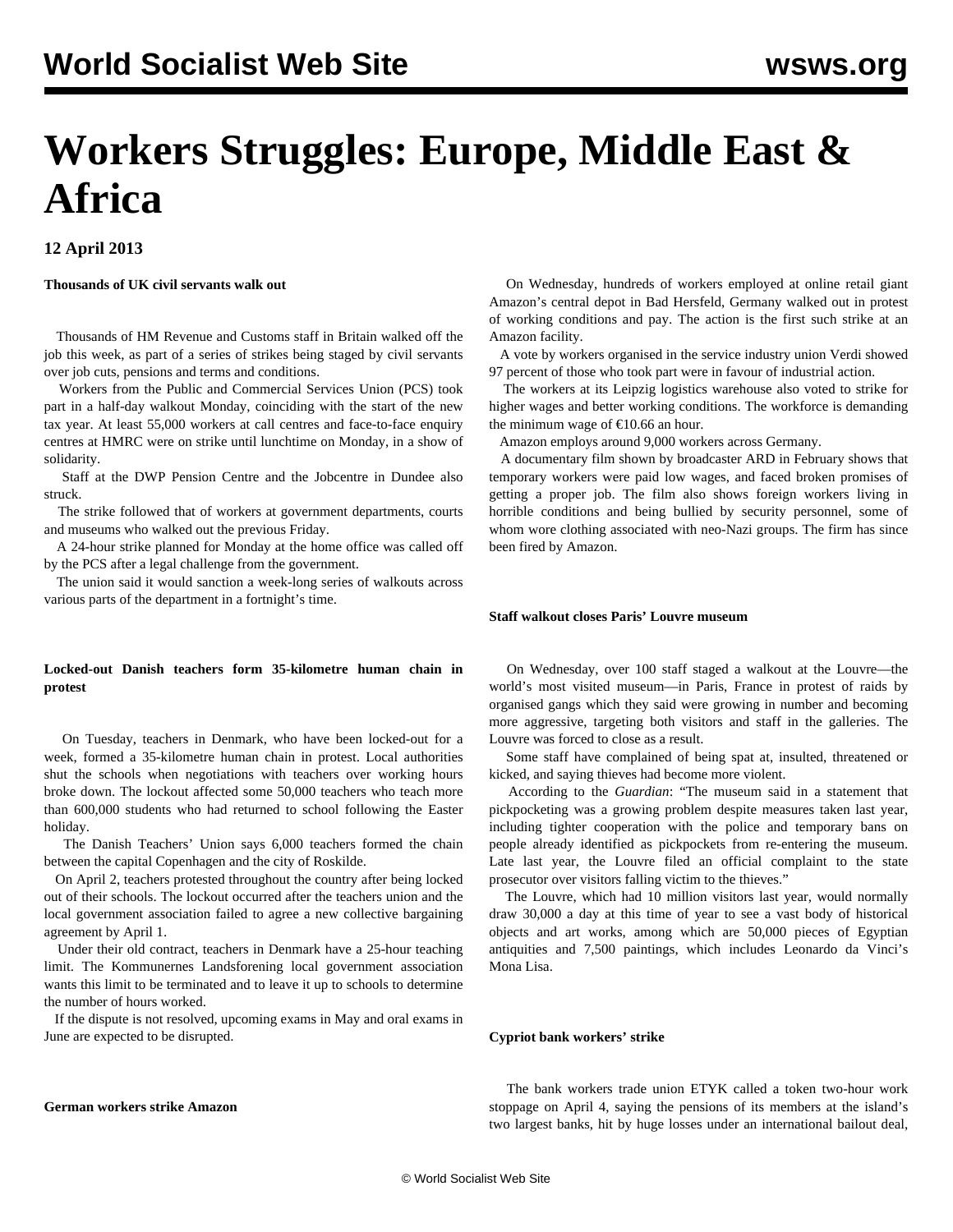were not protected.

 The union said the pension funds of workers in Popular Bank and Bank of Cyprus were at risk, as were those of other institutions deposited in the banks.

Around 11,000 bank workers are organised in the union.

Under a  $\epsilon$ 10 billion loan accord by the troika of the European Union, European Central Bank and the International Monetary Fund, Cyprus was forced to split Popular Bank's assets into a "good" and "bad" bank.

 The authorities have also forced heavy losses on uninsured depositors in the Bank of Cyprus, the island's largest lender, which is to take over accounts at Popular Bank.

 Cypriot banks were closed for two weeks while the bailout deal was being negotiated, reopening last week.

 Despite the enormous attacks being made on the living standards of the Cypriot population by the troika, the trade unions have barely lifted a finger in protest, authorising just the two hour bank workers action and a small protest outside parliament.

#### **Riot police continue attacks on gold mine protesters in northern Greece**

 On Wednesday, riot police broke down doors of houses in Lerissos, a village in northern Greece, to arrest people allegedly protesting plans to develop a gold mine.

 Following the 3 a.m. raids, the police arrested two men, alleging they were involved in a nearby case of arson. The police action sparked off a protest by angered residents who proceeded to attack the local police station.

 The Canadian-based Eldorado Gold Corp plans to establish the mine in teeth of the protest from those who live in the area. Protesters say the project will harm the economy in Greece's northern Halkidiki peninsula which relies heavily on farming and tourism.

 Riot police have repeatedly attacked the protests of Lerissos residents with teargas. On one occasion, teargas was fired in front of an occupied school, causing pupils inside to suffer the effects. According to a former mayor for the area, a student also suffered a head injury.

#### **Irish teachers set to protest over Croke Park II austerity programme**

 Teachers and lecturers registered their opposition to the "Croke Park II" pay deal last week. Croke Park II, the new three-year plan agreed by Ireland's Fine Gael-Labour Party coalition and the trade unions will see another €1 billion (US\$1.3 billion) eliminated from public spending. The agreement continues the no-strike Croke Park deal first accepted in 2010 and will run until 2016.

 At the annual Teachers' Union of Ireland (TUI) conference in Galway, 450 delegates overwhelmingly decided to withdraw from the current public service agreement, if the government proceeds to implement proposals that will affect their pay and conditions from next year.

 In a ballot last month, 86 percent of TUI members rejected the proposed public pay agreement.

 This week Public Spending Minister Brendan Howlin warned public sector workers they face a flat-rate pay cut of 7 percent if they reject the Croke Park II deal.

#### **Strike by Egyptian train drivers and guards faces army strikebreaking**

 Striking train drivers and guards in Egypt confront army strikebreaking after their national strike paralyzed train services for three days.

 Around 100 drivers were reportedly transferred to the transport directorate in the army in an attempt to crush the strike. Strikebreakers were also offered bonuses of 300 Egyptian pounds and strikers were threatened with arrest.

 On Tuesday, train services were said to be resuming across the country, despite the strikers' main demands not having been met. The workers' demands include a rise in the bonus per kilometre travelled.

#### **Iraqi oil workers protest over delayed payments, working conditions**

 Workers employed by the South Oil Company in Iraq protested this week against years of delayed bonus payments and other benefits, as well as over working conditions.

 "In spite of the impending prosecution of a prominent union leader, oil workers in Basra have renewed their protests demanding better treatment. Employees of South Oil Company (SOC) have created a tent city outside of the state-run company's headquarters in Basra, decrying unpaid bonuses, demands to transfer temporary workers to permanent status, and other complaints," according to the *Iraq Oil Report* .

 Meanwhile, a separate report in the same publication reported that "Iraq is expected to increase its oil production capacity by 500 percent over the next 10 years."

#### **Kenyan council workers strike**

 More than a 1,000 municipal workers in Kisumu have gone on strike over salary arrears. Following a collective bargaining agreement awarded by an industrial court, the workers gained a salary increase, which the council had paid in March. However the council then announced it would revert to the previous lower salary.

 At the end of last week, around 350 municipal workers employed by Nyeri council went on strike over arrears of pay. They too had been awarded a pay increase of between six and 30 percent but Nyeri municipality is yet to pay the increase. The arrears cover the period from September last year.

#### **Swaziland teachers protest proposed pay award to police**

 The Swaziland National Association of Teachers has protested the proposed 30 percent pay award to police. They accuse the government of taking money from education to pay the police increase. Teachers took strike action last year in pursuit of a 4.5 percent pay increase, however their strike was stopped following court action.

**Nigerian health workers demand state government honours**